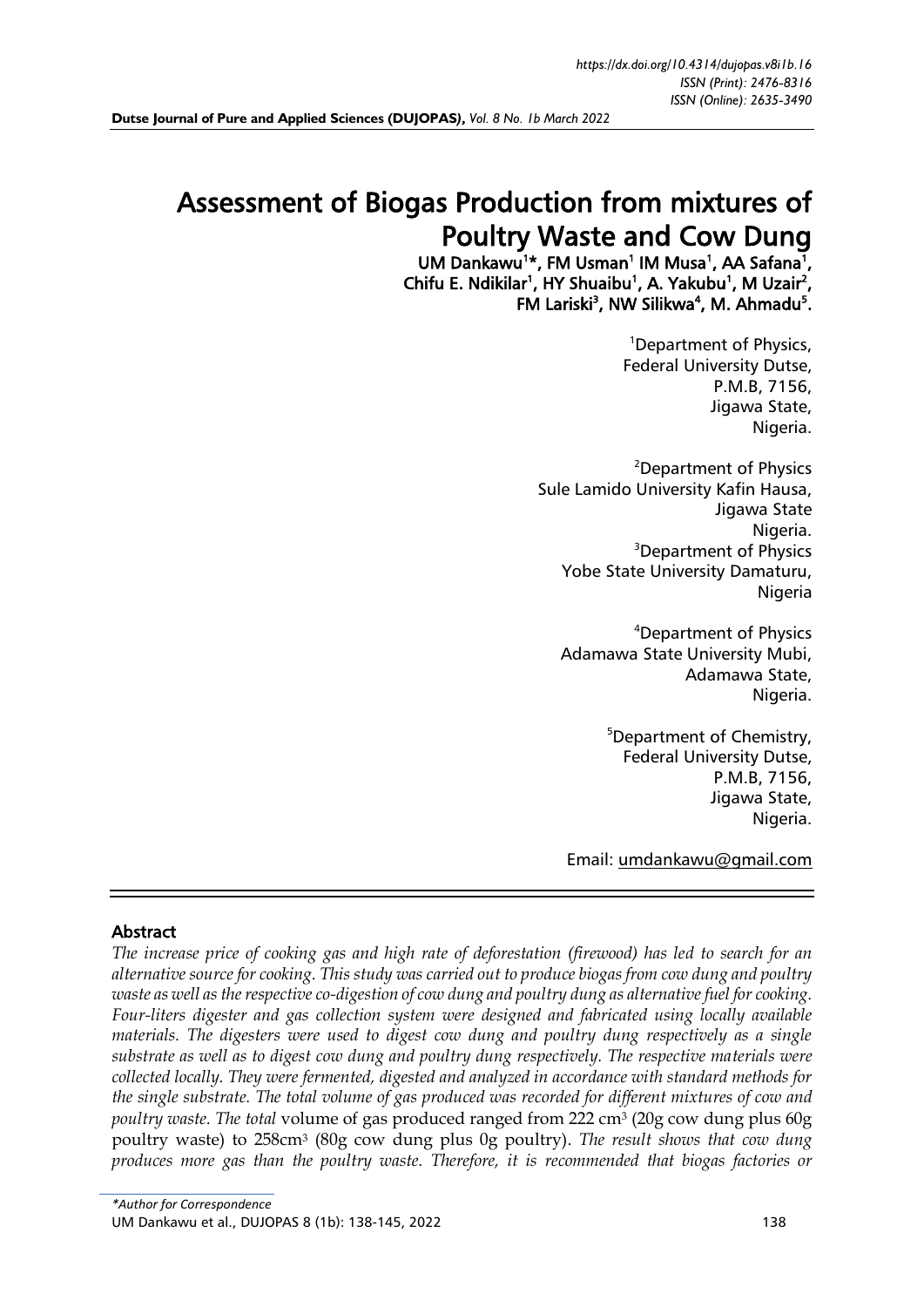*industries should be established that make use of the abundant animal waste. This will reduce the overdependence on other forms of energy.*

**Keywords:** Biogas Production, Cow dung, Poultry waste, Co-Digestion, Digester.

# **INTRODUCTION**

Biogas produced from anaerobic digestion has received considerable attention in recent years and the worldwide biogas boom will continue in the coming years (Jianbo *et al*., 2010). This is due to the increasing concerns over energy depletion and environmental problems triggered by fossil fuels (Huayong *et al.*, 2016). Biogas is an environmentally advantageous energy source which is mostly comprised of methane (60%) and carbon dioxide (35–40%). Moreover, biogas contains a low quantity of other gasses such as ammonia (NH3), hydrogen sulfide (H2S), hydrogen (H2), oxygen (O2), nitrogen (N2) and carbon monoxide (CO). (Cu *et al.,* 2012). Biogas is the gas evolved from a process known as anaerobic digestion (AD). Anaerobic Digestion is known as the degradation of organic compounds to simple substances by microorganisms which live as dystrophy under the lack of oxygen with releasing biogas (Colemenar, 2005). Anaerobic Digestion has been found as a biological process for the transformation of waste materials to energy sources through the treatment of various organic waste such as municipal solid waste, food waste, industrial waste, sewage sludge, animal manure and agricultural residue (Nguyen, 2010). AD of organic waste offers some advantages including the reduction of odor release, decrease of pathogens and low requirement for organic sludge (Amon *et al*., 2007). Furthermore, the treated organic waste (digestate) is used as an organic fertilizer for arable land instead of mineral fertilizer as well as an organic substrate for green house cultivation (Chew *et al.*, 2016). Anaerobic digestion (AD) with concomitant biogas production is an environmentally attractive technology for the treatment of organic waste. Biogas provides environmental benefits with regard to waste treatment, pollution reduction, the production of  $CO<sub>2</sub>$  (neutral renewable energy) and the improvement of agricultural practices through the recycling of plant nutrients (Dimitriades, 2008). Also, biogas can be burnt to produce heat, or combusted in gas engines for electricity generation, and after purification it can be used in any application for which fossil fuel natural gas is utilized today (Etelka *et al.*, 2013). The use of agricultural waste as a major component of renewable energy is suitable for improving energy security and decreasing environmental disruption caused by carbon emissions. (Mähnert and Linke 2009). Cow dung and poultry waste are among the top two animal's wastes in northern part of the country and account for 80.5% of the total output and 40.6%, respectively Tong Zhang *et al.,* (2013). Production of waste materials is an undeniable part of human society. The wastes are produced by several sectors including industries, forestry, agriculture and municipalities (Amon, 2007). The accumulation of waste and the "throw-away philosophy" result in several environmental problems, health issues and safety hazards, and prevent sustainable development in terms of resource recovery and recycling of waste materials (Mahnert and linke 2009). A perspective aimed at promoting greater sustainable development and resource recovery has influenced solid waste management practices, and is gradually becoming implemented through policy guidelines at national levels in a number of industrialized and even developing countries. (Mohammad *et al.*, 2008).

So many researches have been done to determine biogas production by animal waste. A comparative study of biogas production from cow dung, cow pea and cassava peeling using 45 liters biogas digester was carried out, by Ukpai and Nnabuchi (2012). and the result obtained from the gas production showed that cowpea produced the highest methane content of 76.2%, followed by cow dung 67.9% content and cassava peeling has the least methane content of 51.4%. The cow dung had the highest cumulative biogas yield of 124.3 L/total mass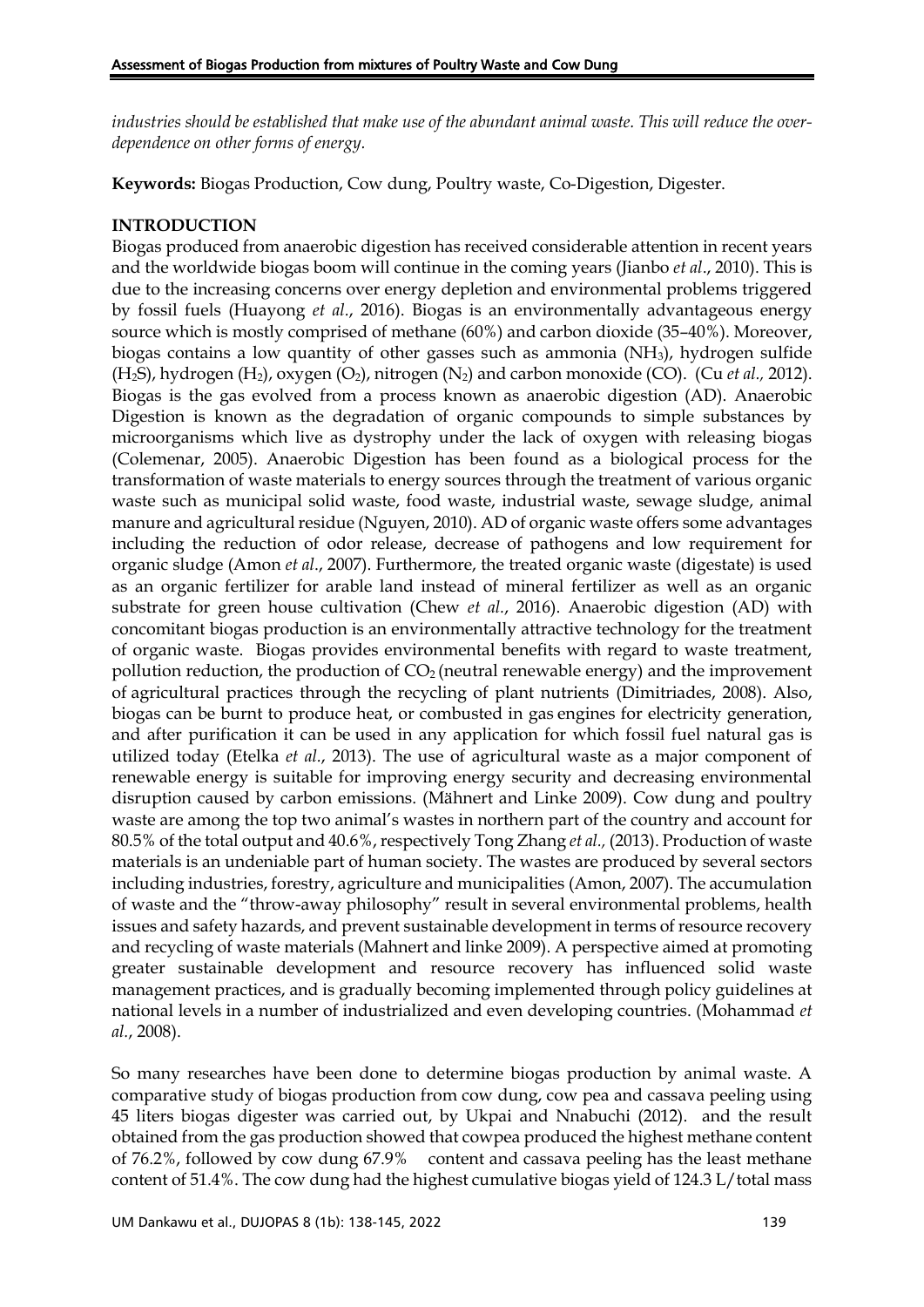of slurry (TMS) while cow pea had 87.5 L/TMS and cassava peeling with lowest cumulative biogas yield of 87.1 L/TMS within this retention period. Another studies on biogas production from fruits and vegetable waste, was carried out, by Sagagi *et al.*, (2009). The results obtained shows that difference in the production of biogas to a large extent depends on the nature of the substrate. All the substrates used appeared to be good materials for biogas production and their spent slurries can be used as a source of plant nutrients. The aim of this study was to assess biogas production from mixtures of poultry waste and cow dung. The objectives of the study are to design and construct a biogas digester that will operate under existing weather; to utilize biogas digester of cow dung and poultry dung for maximum energy production through digestion of each; to established the technical performance of anaerobic digestion of cow dung and poultry dung as well as the co-digestion respectively as biomass feed materials.

# **MATERIALS AND METHODS**

### **Sampling Procedure**

The basic raw materials used for this work are cow dung and poultry dung. Cow dung was obtained from Muhirab Cow Farm Sararai, Dutse Local Government of Jigawa State. Poultry waste was obtained from M.I.D Poultry Farm Dutse, Jigawa State, Nigeria. The cows are normally fed on green postures, while the poultry are fed with combination of cereals. The cow dung and poultry waste were grounded into powder separately known as substrate, the substrate was weighted on a manual weighing balance (Mettler Toledo). Four litre gallons were added as digester and 500cm<sup>3</sup> measuring cylinder as gas collectors. Rubber hose pipe was used to connect the gallon to the measuring cylinder. Grease was used as sealant against any leakage from both joints.

### **SAMPLING PREPARATION**

Initially eighty grams (80g) of cow dung, zero gram (0g) of poultry were mixed with three hundred centimeters cube 300cm<sup>3</sup> of water i.e. in the ratio of  $(1:3w/v)$  in a beaker known as slurry. The prepared slurry was then transferred to gallons and biogas production observed for (70g) of cow dung and (10g) of poultry dung. The other mixtures of substrates are shown in Table 1.

| Table. I. Sampling Technique |              |                  |  |  |  |
|------------------------------|--------------|------------------|--|--|--|
| <b>Sample Code</b>           | Cow Dung (g) | Poultry Dung (g) |  |  |  |
| Α                            | 80           |                  |  |  |  |
| B                            | 70           | 10               |  |  |  |
|                              | 60           | 20               |  |  |  |
|                              | 50           | 30               |  |  |  |
| E                            | 40           | 40               |  |  |  |
| F                            | 30           | 50               |  |  |  |
| G                            | 20           | 60               |  |  |  |
| Н                            | 10           | 70               |  |  |  |
|                              |              | 80               |  |  |  |

Table: 1. Sampling Technique

The gallons (digester) were shook twice daily in order to aid fermentation before taking the reading at 02:00pm daily. The room temperature and volume of gas produced were recorded on daily basics at 02:00pm each day for the period of ten (10) days. Gas produced was noticed by down word displacement of the water by the biogas in the inverted measuring cylinder as shown in the Figure 1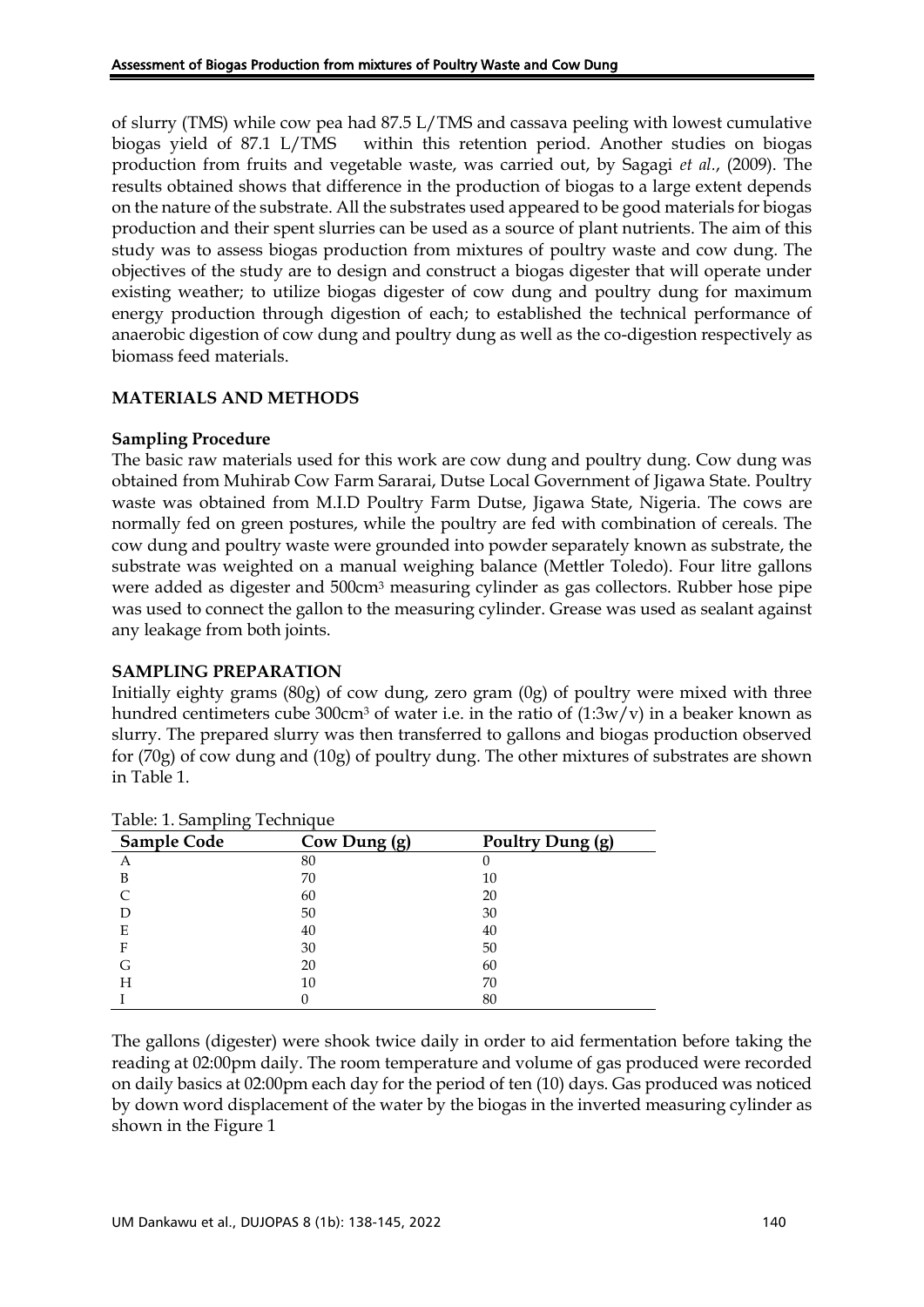

# **RESULTS AND DISCUSSION**

|  |  | Table 2. Volume of Gas Produced for First Five Setups |
|--|--|-------------------------------------------------------|
|  |  |                                                       |

| Day            | Temp. | $A$ (cm <sup>3</sup> ) | $B$ (cm <sup>3</sup> ) | $C$ (cm <sup>3</sup> ) | $D$ (cm <sup>3</sup> ) | $E$ (cm <sup>3</sup> ) |
|----------------|-------|------------------------|------------------------|------------------------|------------------------|------------------------|
| $\mathbf{1}$   | 30    | 21                     | 21                     | 20                     | 18                     | 20                     |
| $\overline{2}$ | 29    | 23                     | 24                     | 23                     | 20                     | 22                     |
| 3              | 34    | 26                     | 28                     | 28                     | 22                     | 25                     |
| $\overline{4}$ | 34    | 34                     | 28                     | 27                     | 23                     | 25                     |
| 5              | 31    | 31                     | 26                     | 25                     | 30                     | 29                     |
| 6              | 33    | 28                     | 24                     | 27                     | 28                     | 26                     |
| 7              | 29    | 25                     | 23                     | 24                     | 22                     | 25                     |
| 8              | 36    | 26                     | 20                     | 24                     | 24                     | 24                     |
| 9              | 35    | 23                     | 24                     | 21                     | 23                     | 20                     |
| 10             | 34    | 21                     | 20                     | 19                     | 20                     | 18                     |
| Total          |       | 258                    | 238                    | 238                    | 230                    | 234                    |

# Table 3: Volume of Gas Produced for Second Four Setups

| Day | Temp | $F$ (cm <sup>3</sup> ) | $G$ (cm <sup>3</sup> ) | $H$ (cm <sup>3</sup> ) | I $(cm^3)$ |
|-----|------|------------------------|------------------------|------------------------|------------|
|     | 36   | 24                     | 24                     | 25                     | 21         |
| 2   | 33   | 26                     | 26                     | 28                     | 25         |
| 3   | 32   | 25                     | 27                     | 26                     | 26         |
| 4   | 36   | 23                     | 25                     | 24                     | 27         |
| 5   | 34   | 23                     | 24                     | 23                     | 25         |
| 6   | 32   | 24                     | 23                     | 22                     | 23         |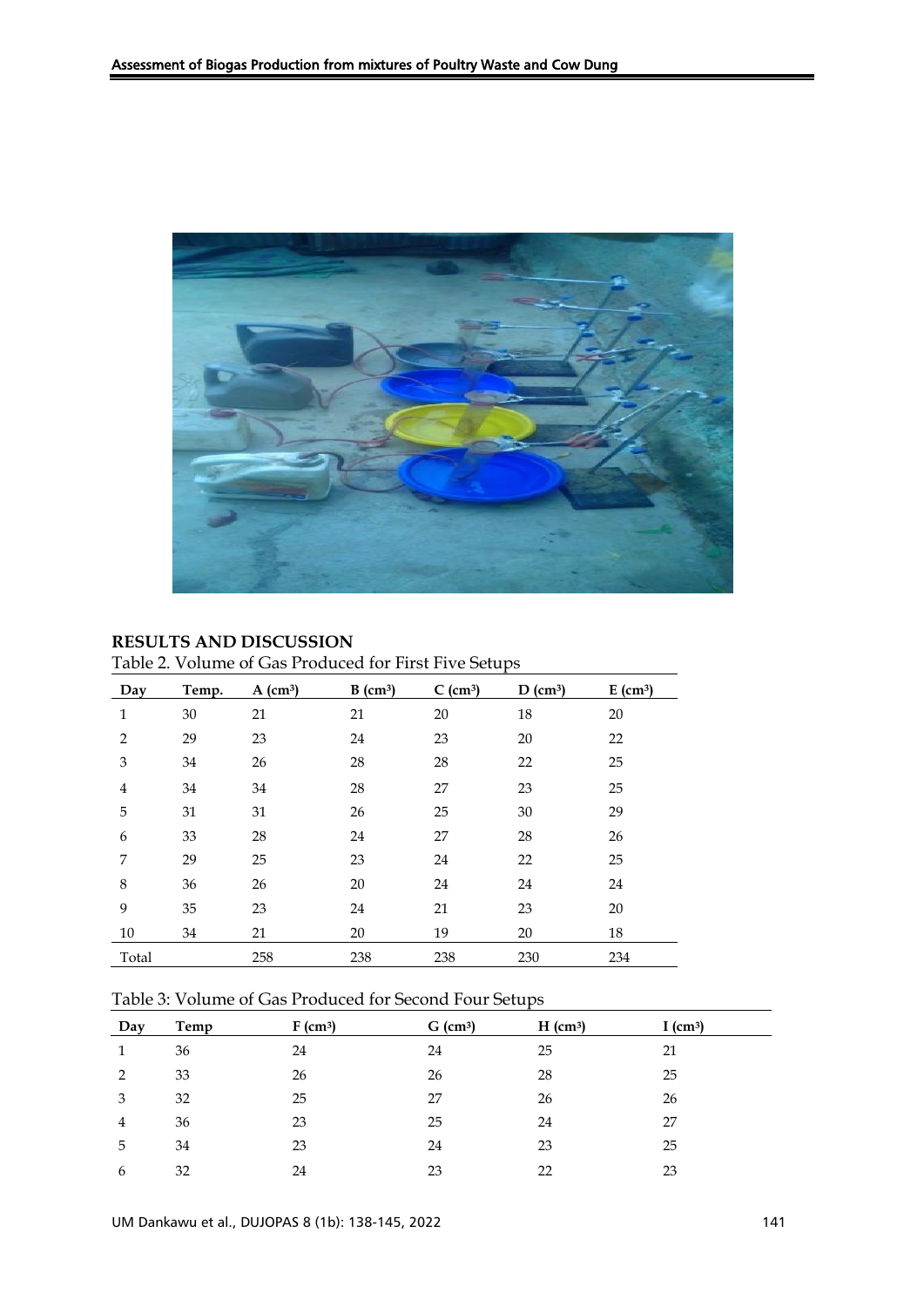#### Assessment of Biogas Production from mixtures of Poultry Waste and Cow Dung

| ⇁     | 35 | 23  | 20  | 24  | 28  |
|-------|----|-----|-----|-----|-----|
|       | 30 | 20  | 13  | 20  | 19  |
|       | 33 | 21  | 20  | 19  | 22  |
| 10    | 34 | 19  | 20  | 18  | 20  |
| Total |    | 228 | 222 | 229 | 236 |



**Fig 2. Total Volume of gas produced for all samples for the period of ten days (10)**



**Fig. 3. Comparison of volume of gas produced by A, E and I**

Biogas production from mixtures of cow dung and poultry waste was observed and recorded for the period of ten (10) days. Nine (9) different set ups were used with different quantity of cow dung and poultry waste. From Table 1. and Figure 1 the result shows that for sample A,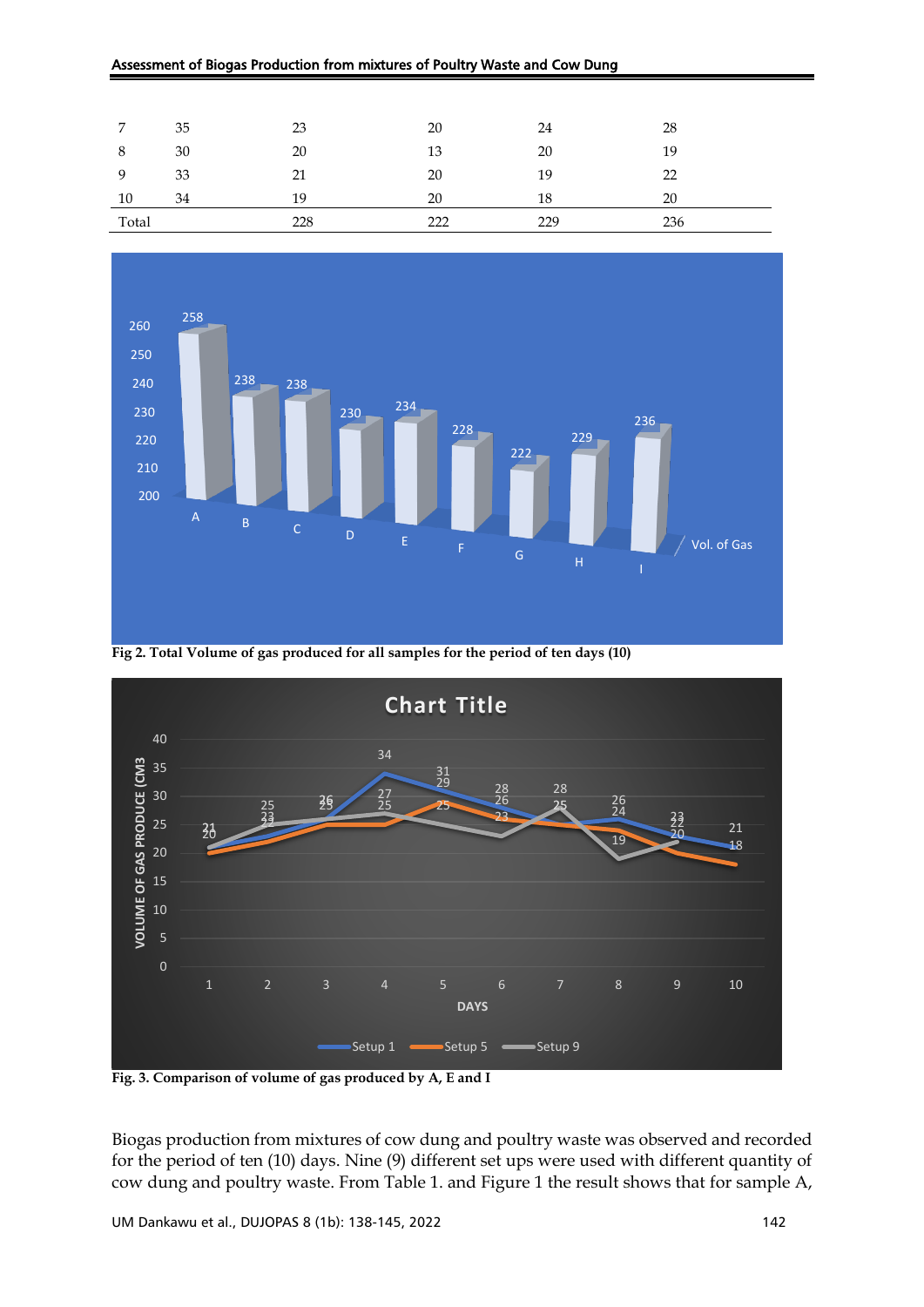the minimum and maximum value of gas produced ranged from 21 to 34 cm<sup>3</sup> with 258cm<sup>3</sup> as the total volume of gas produced for the period of ten days. The minimum value was obtained from first day and day tenth while the maximum value was obtained at the fourth day. The volume of gas produce from sample E were range from 18 cm<sup>3</sup> as the lowest volume of gas obtained at day tenth to 29 cm<sup>3</sup> as the highest volume of gas obtained at the fifth day, with total volume of gas produce of 234 cm3. Also, from table:2. and figure 1. At sample I the volume of gas were range from 19 cm<sup>3</sup> as the minimum volume of gas produced at day eight to 28cm<sup>3</sup> as the maximum volume of gas produced at day six with total volume of gas produced of 236 cm3.

The findings of this study revealed that the 34 is the highest volume of gas produced by sample A. Also, the total volume of gas produce was range from 222 cm<sup>3</sup> to 258 cm<sup>3</sup> as the minimum and maximum volume of gas produce from sample A and sample G. The volume of gas produce in the current study were found to be significantly higher than the previous study in the literature. However, the study was in accordance with research carried out by Ibrahim *et al*., 2021; Ukpai *et al*., 2012. But slightly higher than the study carried out by Alfa *et al*., 2014. Also, the study revealed that cow dung produced more biogas than poultry waste, because the highest total volume of gas produced in this study was obtained from sample A. this may be due to long time it take to dissolve in water unlike poultry waste that quickly dissolve. Also, it may be high because early retention of time and heat Ukpai and Nnabuchi 2012. It was also observed that as the amount of cow dung decrease or as the amount of poultry increase the total volume of gas produce also is slightly decreased. Thus, cow dung played a vital role in improving the good quality production of biogas. This significant improvement may be attributed to the addition of the cow dung.

Another important factor which determine the performance of the anerobic digestion is operating temperature. Because it is the necessary condition for the optimum flourishing and survival of the microbial associates. Bacteria have two optimum range of temperature namely: thermophic and mesophilic temperature optimum. The temperature of this study was range from 29  $\degree$ C to 36  $\degree$ C with average value of 33.5  $\degree$ C. This temperature was slightly in agreement with research carried out by Ibrahim s. et al., 2021 who's the temperature range between 26  $\rm{O}^{\circ}$  to 30  $\rm{O}^{\circ}$ . From table 3 it was observed that, the temperature at the first day is high but the volume of gas produced was very low, that is to say that the temperature at the first day has a negligible impact in the production of biogas because the fermentation was at early stage. The result of this study shows that flammable biogas can be produced from these wastes through anaerobic digestion for biogas generation. These wastes are always available in our environment and can be used as a source of fuel if managed properly. The study revealed further that cow dung and poultry waste as animal waste has great potentials for generating of biogas and its use should be encouraged due to its early retention time and high volume of biogas yields.

# **CONCLUSION**

Assessment of biogas production from mixtures of poultry waste and cow dung was carried out using affordable, applicable, local and simple method for generating biogas. Biogas produced from nine (9) different set-ups with different mass of poultry waste and cow dung was observed and recorded for the period of ten days. The results show that set -up A has the highest total volume of gas produced (258 cm<sup>3</sup>) and set - up G has the lowest total volume of gas produced (222 cm<sup>3</sup>). From table 1, table 2 and figure 1 the study revealed that the total volume of gas decreased with decreasing of the quantity of cow dung or with increasing the quantity of poultry waste. This is to say that based on the result obtained from this study cow dung produced more gas than the poultry waste which may be result as the early retention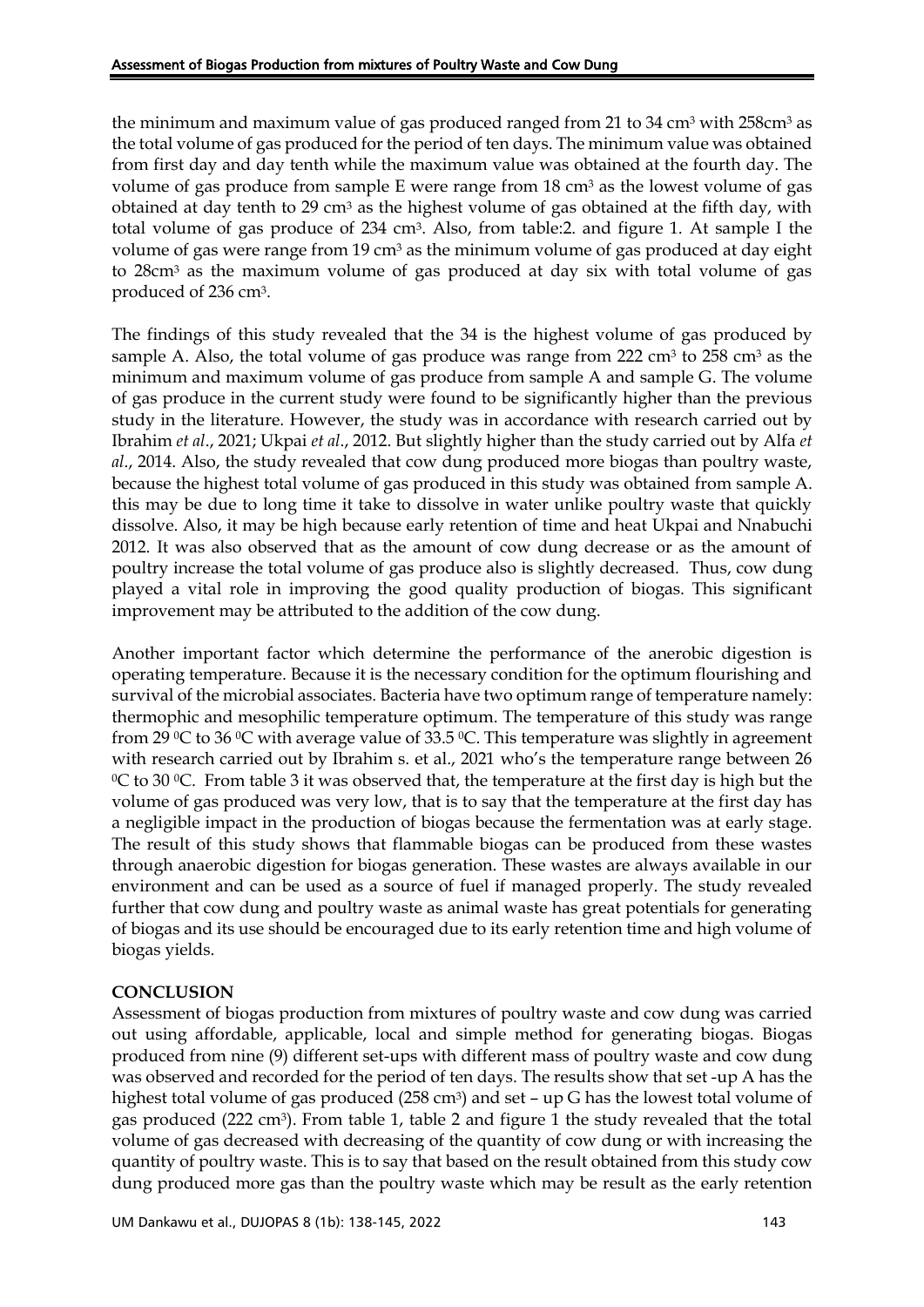time and heat. Hence biogas production from cow dung will play a vital role in resolving the increasing price of cooking gas more especially in the urban areas. Also, this study will serve as a prime way of reducing the high rate of flood due to deforestation (firewood) in the rural areas. Therefore, establishing factories or industries that make use of the available animal waste in abundance to be producing biogas are recommended so that the over-dependence on other forms of energy should be minimized.

#### **REFERENCES**

- Alfa, I.M, Dahunsi, S.O, Iorhemen, O.T, Okafor, C.C and Ajayi, S.A. (2014). Comparative evaluation of biogas production from Poultry droppings, Cow dung and Lemon grass. Bioresources Technology, 157, 270-277
- Amon T, Amon B, Kryvoruchko V, Zollitsch W, Mayer K, Gruber L (2007). Biogas production rom maize and dairy cattle manure influence of biomass composition on the methane yield. Agriculture Ecosystems & Environment; 118:173–82.
- Chew Tin Lee. (2016). Potential of biogas production from farm animal waste in Malaysia. *Renewable and Sustainable Energy Reviews* 60 714–723.
- Colmenar (2005), Effect of organic loading rate on the stability, operational parameters and performance of a secondary upflow anaerobic sludge bed reactor treating piggery waste, *Bioresource Technol*. 96 pp. 335–344.
- Cu Thi Thien Thu, Pham Hung Cuongb, Le Thuy Hangb, Nguyen Van Chaoc, Le Xuan Anhd, Nguyen Xuan Tracha, Sven G. Sommere. (2012). Manure management practices on biogas and non-biogas pig farms in developing countries eusing livestock farms in Vietnam as an example. *Journal of Cleaner Production* 27 64-71
- Dimitriades, P. (2008). Thermal pre-treatment of cellulose rich biomass for biogas production. Swedish University of Agricultural Sciences, *Uppsala. ISSN* 1101-8151ISRN SLU.
- Etelka Kovács, Roland Wirth, Gergely Maróti, Zoltán Bagi, Gábor Rákhely, Kornél L. Kovács1 (2013). Biogas Production from Protein-Rich Biomass: Fed-Batch Anaerobic Fermentation of Casein and of Pig Blood and Associated Changes in Microbial Community Composition. *Plos one* 8(10): e77265. doi: 10.1371/*journal.pone*.0077265.
- Huayongs Zhang, Yonglan Tian, Lijun Wang, Xueyue Mi, Yang Chai. (2016). Effect of ferrous chloride on biogas production and enzymatic activities during anaerobic fermentation of cow dung and Phragmites straw. *Biodegradation* 27:69–82 DOI 10.1007/s10532-016-9756-7.
- Ibrahim S, Ashiru H, Muhammad A, Idris S.S, Hafeez H.Y, Jibrin Mohammed. (2021). Fffect of Poultry Waste as an Additive in Biogas Production using Cow Dung. *Dutse Journal of Pure and Apply Science (DUJOPAS)*, vol. 7 No. 4a.
- Jianbo Lu, Lei Zhua, Guoliang Hub, Jianguo Wua (2010). Integrating animal manure-based bioenergy production with invasive species control: a case study at Tongren Pig Farm in China. *biomass and bioenergy* 34 821–827.
- Mohammad J. Taherzadeh and Keikhosro Karimi (2008). Pretreatment of Lignocellulose Wastes to Improve Ethanol and Biogas Production: *International Journal Molecular Sciences* 9, 1621-1651; DOI: 10.3390/ijms9091621. [www.mdpi.org/ijms](http://www.mdpi.org/ijms)
- Mähnert P. and B. Linke 2009 kinetetic study of biogas production from energy crops and animal waste slurry: Effect of organic loading rate and reactor size. *Environmental Technology.* Vol. 30, No. 1, January 2009, 93–99
- Nguyen, A., 2010. Economic Benefits from Using Biogas Composite Tank. Ministry of industry and Trade-National program on energy efficiency and conservation
- Sagagi, B. S., B. Garba and N. S. Usman. (2009). Studies on Biogas Production from Fruits and Vegetable Waste. *Bayero Journal of Pure and Applied Sciences*, 2(1): 115 - 118